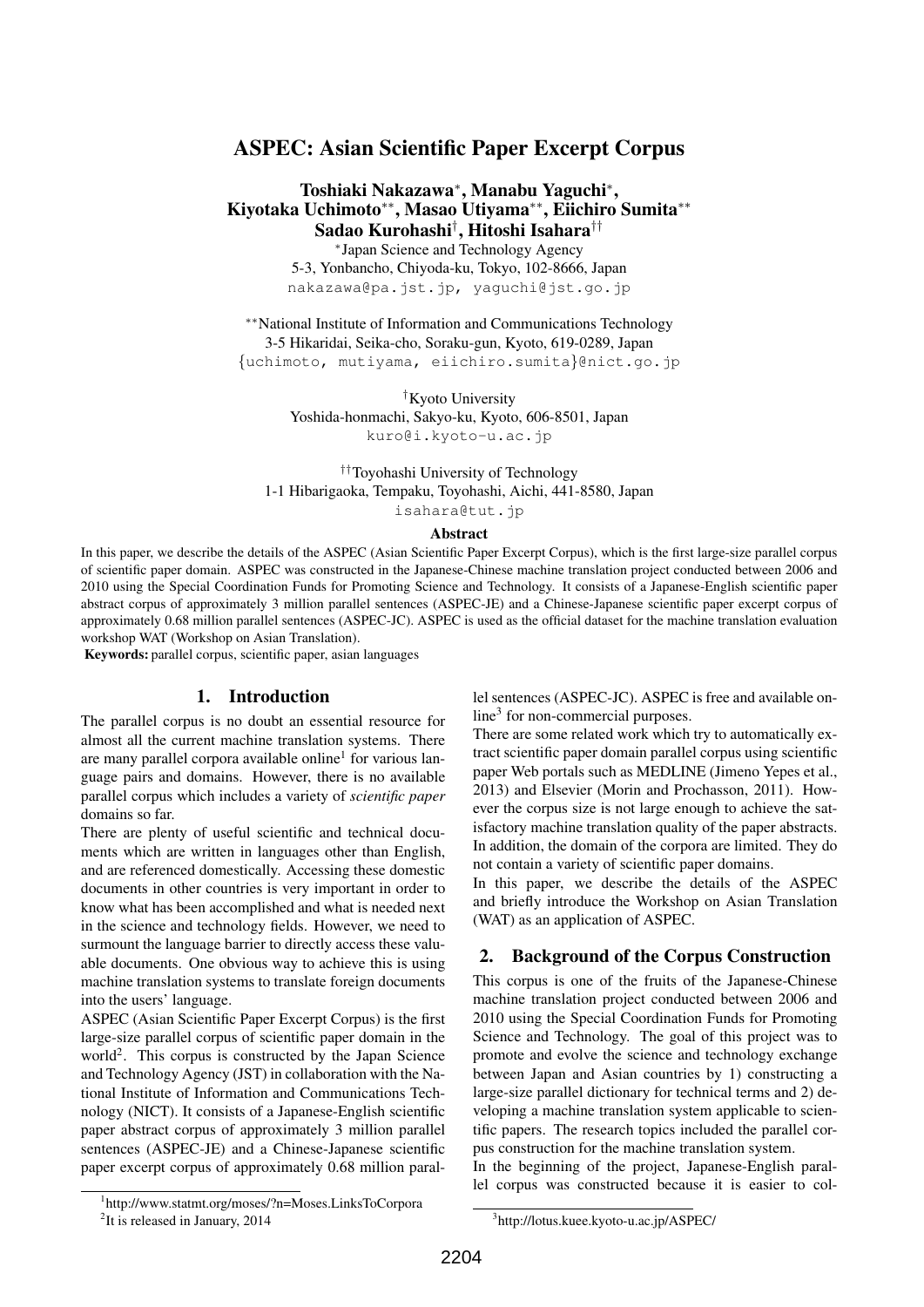| LangPair | Train     | Dev   | <b>DevTest</b> | Test  |
|----------|-----------|-------|----------------|-------|
| ASPEC-JE | 3,008,500 | 1.790 | 1.784          | 1.812 |
| ASPEC-JC | 672.315   | 2.090 | 2.148          | 2.107 |

Table 1: Statistics of ASPEC.

lect the language resouces of Japanese-English than those of Japanese-Chinese. It was used for the investigation and evaluation of the parallel dictionary construction method and machine translation system. In parallel with this, Japanese-Chinese parallel corpus was gradually constructed, and finally Japanese-Chinese parallel dictionary and machine translation system was developed.

There had already been Japanese-English parallel abstracts of various scientific fields, and the Japanese-English parallel corpus was constructed by extracting the parallel sentences from the abstract pairs. Therefore, the ASPEC-JE contains parallel sentences of all the scientific fields. Note that the source language of the abstract pairs for ASPEC-JE is Japanese and it is manually translated into English. This is due to the copyright issue.

On the other hand, since there was no pre-existing resource for Japanese-Chinese, ASPEC-JC was constructed by manually translating the Japanese documents into Chinese from scratch. ASPEC-JC only includes "Medicine", "Information", "Biology", "Environmentology", "Chemistry", "Materials", "Agriculture" and "Energy" fileds because it was difficult to include all the scientific fields. These fields were selected by investigating the important scientific fields in China and the use tendency of literature database by researchers and engineers in Japan.

### 3. Details of ASPEC

The statistics of ASPEC is described in Table 1. ASPEC is composed of 4 parts: training data, development data, development-test data and test data on the assumption that it would be used for machine translation research. One thing which is worth mentioning here is that the ASPEC-JE only contains paper abstracts, but the ASPEC-JC contains both abstracts and some parts of the body texts. The details of ASPEC-JE and ASPEC-JC will be described in the following sections.

### 3.1. ASPEC-JE: Japanese-English Paper Abstract Corpus

The training data for ASPEC-JE was constructed by the NICT from approximately 2 million Japanese-English scientific paper abstracts owned by the JST. Because the abstracts are comparable corpora, the sentence correspondences are found automatically using the method from (Utiyama and Isahara, 2007). Each sentence pair is accompanied by a similarity score which is calculated by the method from (Utiyama and Isahara, 2007). The sentence pairs in ASPEC-JE are sorted by the similarity score. Note that the sentence pairs with the low similarity scores are not necessarily the clean parallel sentences, rather not parallel sentences because they are automatically extracted from the comparable abstracts, not the direct translations of each other.

|                                        |         |                         | ALL ALL |
|----------------------------------------|---------|-------------------------|---------|
| Field symbol and name                  | Top1M   | $#$ sents               | $\%$    |
| A: common science                      | 9,863   | 28,608                  | 0.95    |
| B: physics                             | 149,406 | 297,292                 | 9.88    |
| C: basic chemistry                     | 36,233  | 116,400                 | 3.87    |
| D: space, earth science                | 19,949  | 59,083                  | 1.96    |
| E: biology                             | 80,282  | 266,209                 | 8.85    |
| F: agriculture, forestry, and fishery  | 56,722  | 186,265                 | 6.19    |
| G: medicine                            |         | 284,277 1,016,024 33.77 |         |
| H: common engineering                  | 8,274   | 39,279                  | 1.31    |
| I: system, control engineering         | 11,193  | 47,856                  | 1.59    |
| J: information engineering             | 38,659  | 131,298                 | 4.36    |
| K: industrial engineering              | 10,112  | 22,583                  | 0.75    |
| L: energy engineering                  | 4,475   | 7.006                   | 0.23    |
| M: nuclear engineering                 | 11,187  | 27,480                  | 0.91    |
| N: electrical engineering              | 89,232  | 197.269                 | 6.56    |
| P: thermal engineering                 | 13,273  | 47.178                  | 1.57    |
| Q: mechanical engineering              | 33,776  | 102,157                 | 3.40    |
| R: construction engineering            | 37,817  | 128,710                 | 4.28    |
| S: environmental engineering           | 24,791  | 51,765                  | 1.72    |
| T: transportation, traffic engineering | 6,706   | 16,967                  | 0.56    |
| U: mining engineering                  | 1,844   | 4,635                   | 0.15    |
| W: metal engineering                   | 26,939  | 86,789                  | 2.88    |
| X: chemical engineering                | 8,997   | 21,419                  | 0.71    |
| Y: chemical industry                   | 33,749  | 98,835                  | 3.29    |
| Z: other industry                      | 2,244   | 7,393                   | 0.25    |

Table 2: Distribution of the scientific fields in ASPEC-JE.

Each sentence pair is also given a field symbol. The field symbol is a single letter of A-Z and show the scientific field for each document<sup>4</sup> where the sentence pair is extracted. The correspondence between the symbols and field names, along with the frequency and occurrence ratios for the training data, are given in Table 2. Top1M only considers the top 1 million sentence pairs sorted by the similarity score, and ALL considers all the sentence pairs in the training data.

Figure 1 shows the examples of the ASPEC-JE training data. The first example has the highest similarity score in the training data, the second example is the one millionth sentence pair and the third example is the two millionth sentence pair. Each sentence pair has the document ID (DID), sentence ID (SID) in the document and similarity score (sim). The first and the second examples are almost perfect parallel sentences, however the third example is not. For example, Japanese "22 日目頃 (*about the 22th day*)" is translated as "in 3 weeks" in English.

The development, development-test and test data were extracted from parallel sentences from the Japanese-English paper abstracts owned by JST that are not contained in the training data. Each data set contains 400 documents. Furthermore, the data has been selected to contain the same relative field coverage across each data set. The sentence alignment was conducted automatically and only documents with a 1-to-1 alignment are included. It is therefore possible to restore the original documents. The format is the same as for the training data except that there is no similarity score.

<sup>4</sup> http://opac.jst.go.jp/bunrui/index.html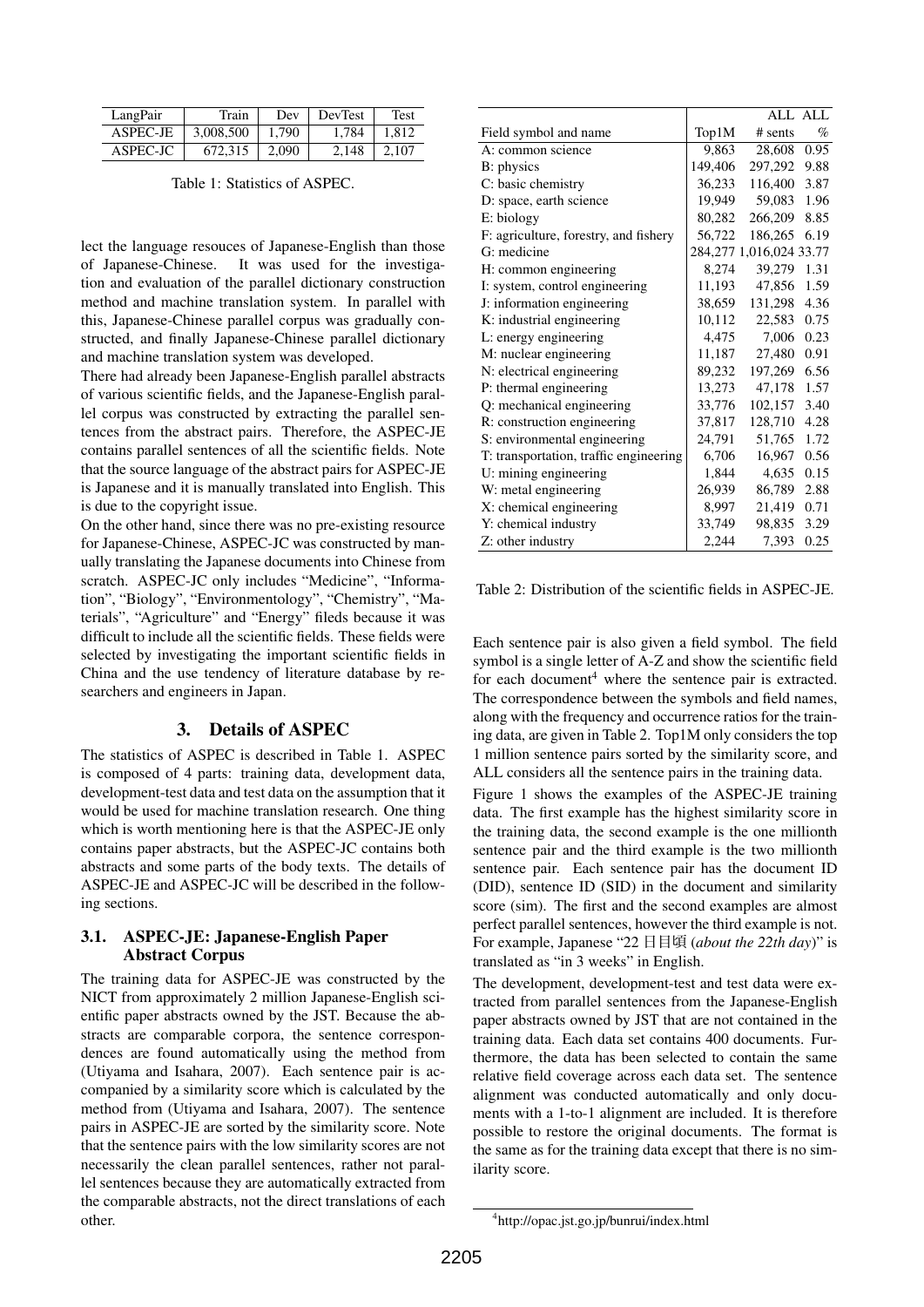| DID: G-03A0568930                                           | SID: 0 | Sim: 0.881                                                             |
|-------------------------------------------------------------|--------|------------------------------------------------------------------------|
|                                                             |        | Ja: 現在,筋ジストロフィー患者の移動介助において文                                            |
| 書マニュアルを使用している。                                              |        |                                                                        |
| En: At present, the document manual is used in transfer as- |        |                                                                        |
| sistance of the muscular dystrophy patient.                 |        |                                                                        |
|                                                             |        |                                                                        |
| DID: $G-01A0204677$   SID: 1                                |        | Sim: 0.137                                                             |
|                                                             |        | Ja: リドカイン使用濃度, 使用量は 0. 5 ~ 1 0 %, 0.                                   |
| 1~1. 0ml (10~60mg) であった。                                    |        |                                                                        |
|                                                             |        | En: The use concentration and the amount of lidocaine were             |
|                                                             |        | $0.5 \sim 10\%$ and $0.1 \sim 1.0$ m l( $10 \sim 60$ mg) respectively. |
|                                                             |        |                                                                        |

|  | DID: $G-93A0370292$   SID: 0 | Sim: 0.048                  |
|--|------------------------------|-----------------------------|
|  |                              | Ja: 症例は43歳の女性で,心臓弁膜症手術後22日目 |
|  |                              | 頃より、発熱と共に全身に紅斑が出現した。        |

En: A 43 – year – old female was seen at our clinic with complaints of high fever and erythroderma like skin rashes, which have developed in 3 weeks after her heart operation.

Figure 1: Examples of ASPEC-JE training data.

## 3.2. ASPEC-JC: Japanese-Chinese Paper Excerpt Corpus

The ASPEC-JC was constructed by manually translating the Japanese scientific papers into Chinese with permission from the necessary academic associations. The Japanese papers were retrieved from the literature database JDreamII<sup>5</sup> and electronic journal site J-STAGE<sup>6</sup>.

The whole abstract or paragraph in the body text was used as the translation unit. The texts to be translated were so iteratively extracted as to cover the vocabularies as much as possible considering the nouns, verbs and the case frames. They were translated sentence-by-sentence, so the sentence pairs are perfectly parallel sentences unlike the ASPEC-JE. Note that the abstract or paragraph can be reconstructed using the sentence IDs, but the whole body text cannot be reconstructed.

The development, development-test and test data consist of 400 translation units which are randomly extracted from the translated data. The translation units which do not have another unit belonging to the same paper in the translated data are extracted. Therefore, there is no sentence pairs sharing the same paper across the training, development, development-test and test sets. This is a practical setting of the machine translation for scientific papers in the future where the input sentences are not in the training data.

As described in Section 2., ASPEC-JC includes only 8 scientific fields. The distribution of the fields is shown in Table 3. Figure 2 shows the example of the ASPEC-JC. The quality of the parallel sentences are almost the same over the whole data unlike ASPEC-JE because they were translated sentence-by-sentence.

| Field name       | Ratio |
|------------------|-------|
| Medicine         | 28%   |
| Information      | 28%   |
| <b>Biology</b>   | 14%   |
| Environmentology | 12%   |
| Chemistry        | 6%    |
| Materials        | 5%    |
| Agriculture      | $4\%$ |
| Energy           | 3%    |

Table 3: Distribution of the scientific fields in ASPEC-JC.

| ID: JST_JC_AGR-jcs-74_149.txt-par27-sen1 |
|------------------------------------------|
| Ja 精米タンパク質含有率は, 5. 69~6. 60%の            |
| 範囲で、主茎および第4・5節の1次分げつが第7                  |
| 節の1次分げつや第5節の2次分げつに比べ有意に                  |
| 低かった。                                    |
| Zh 精米蛋白 含量在 5. 69~6. 60%的范 内,            |
| 主茎及第4 A·5 的 1 次分蘖比第 7 的 1 次分蘖和           |
| 第5 的2次分蘖明 低。                             |



# 4. Application: Workshop on Asian Translation (WAT)

## 4.1. Overview of WAT

The Workshop on Asian Translation (WAT) is a new open evaluation campaign focusing on Asian languages hosted by JST, NICT and Kyoto University. The first workshop was held in 2014 (Nakazawa et al., 2014) where the AS-PEC was centered as the official dataset for the scientific paper translation subtasks. ASPEC was again used in the workshop in 2015 (Nakazawa et al., 2015) to observe the contiguous development of machine translation technologies together with the newly added dataset. WAT will keep growing as the leader of the machine translation technology development in Asia.

WAT is working toward the practical use of machine translation among all Asian countries. WAT tries to understand the essence of machine translation and the problems to be solved by collecting and sharing the knowledge acquired in the workshop. WAT is unique in the following points:

*•* Open innovation platform

The test data is fixed and open, so evaluations can be repeated on the same data set to confirm changes in translation accuracy over time. WAT has no deadline for automatic translation quality evaluation (continuous evaluation), so translation results can be submitted at any time.

*•* Domain and language pairs

WAT is the world's first workshop that uses scientific papers as the domain, and Chinese*↔*Japanese and Korean*→*Japanese as language pairs. More Asian languages will be added in the future.

*•* Evaluation method

Evaluation is done both automatically and manually. For human evaluation, WAT uses crowdsourcing,

<sup>&</sup>lt;sup>5</sup>It is upgraded to JDreamIII now (http://jdream3.com)

<sup>6</sup> https://www.jstage.jst.go.jp/browse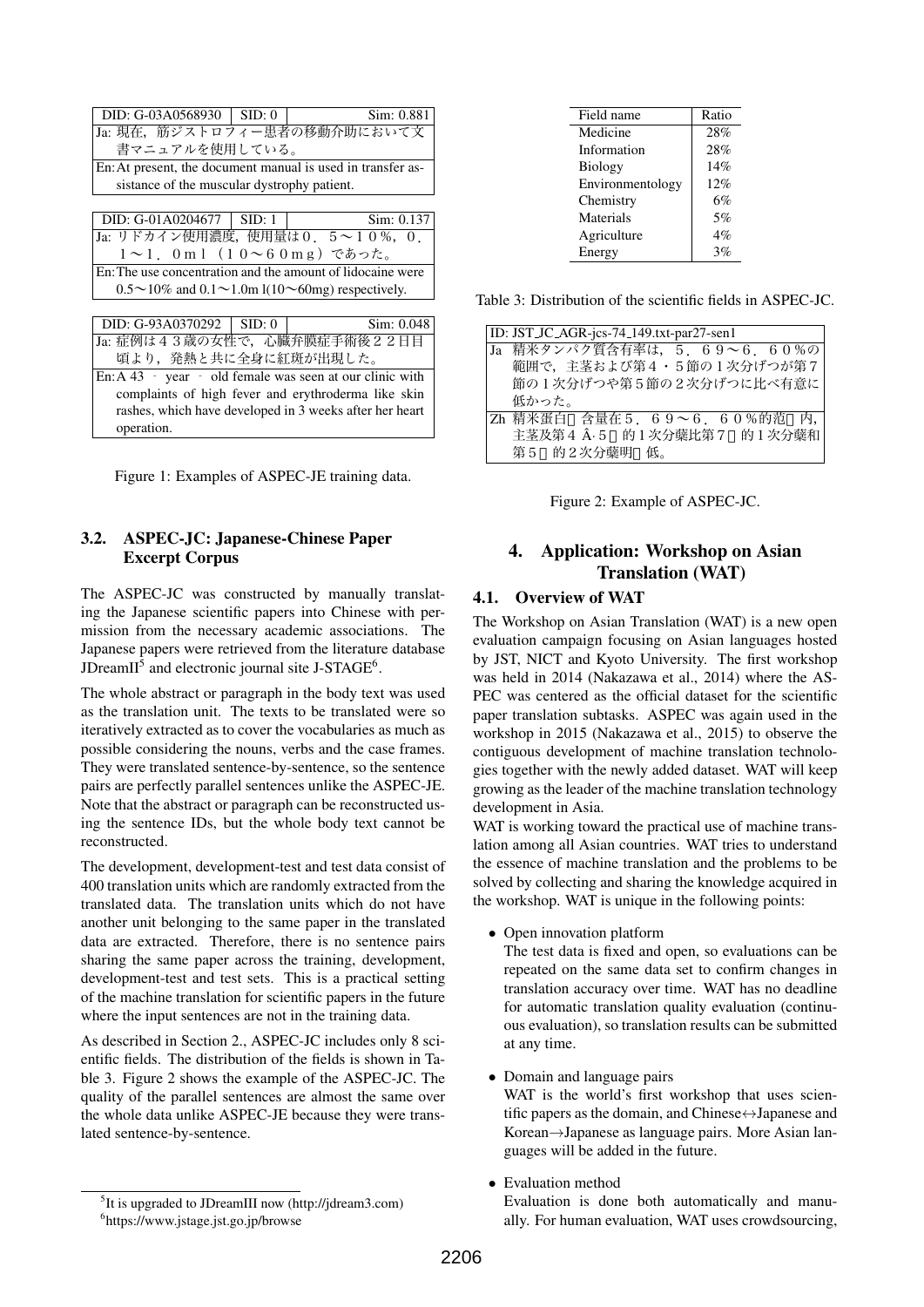which is low cost and allows multiple evaluations, as the first-stage evaluation. Also, JPO adequacy evaluation is conducted for the selected submissions according to the crowdsourcing evaluation results.

All the evaluation results and findings can be found in the WAT homepage<sup>7</sup>, and the papers of WAT2014<sup>8</sup> and WAT2015 $9$  are listed in the ACL Anthology.

### 4.2. Human Evaluation

WAT2015 conducted 2 kinds of human evaluations: *pairwise crowdsourcing evaluation* and *JPO adequacy evaluation*.

### 4.3. Pairwise Crowdsourcing Evaluation

The pairwise crowdsourcing evaluation was conducted on the randomly selected 400 test sentences from the testset. The input sentence and two translations (the baseline and a submission) are shown to the crowdsourcing workers, and the workers are asked to judge which of the translation is better, or if they are of the same quality. The order of the two translations are at random.

The crowdsourcing workers are not specialists, and thus the quality of the judgments are not necessarily precise. To guarantee the quality of the evaluations, each sentence is evaluated by 5 different workers and the final decision is made depending on the 5 judgements. Each judgement  $j_i(i = 1, \dots, 5)$  is defined as:

$$
j_i = \begin{cases} 1 & \text{if better than the baseline} \\ -1 & \text{if worse than the baseline} \\ 0 & \text{if the quality is the same} \end{cases}
$$

The final decision *D* is defined as follows using  $S = \sum j_i$ :

$$
D = \begin{cases} \n\begin{array}{cc}\nwin & (S \ge 2) \\
loss & (S \le -2) \\
tie & (otherwise)\n\end{array}\n\end{cases}
$$

Suppose that *W* is the number of *wins* compared to the baseline, *L* is the number of *losses* and *T* is the number of *ties*. The Crowd score can be calculated by the following formula:

$$
Crowd = 100 \times \frac{W-L}{W+L+T}
$$

From the definition, the Crowd score ranges between -100 and 100.

### 4.4. JPO Adequacy Evaluation

The participants' systems, which achieved the top 3 highest scores among the pairwise crowdsourcing evaluation results of each subtask, were also evaluated with the JPO adequacy evaluation. The JPO adequacy evaluation was carried out by translation experts with a quality evaluation criterion for translated patent documents which the Japanese Patent Office (JPO) decided. For each system, two annotators evaluate the test sentences to guarantee the quality. The number of test sentences for the JPO adequacy evaluation

- 5 All important information is transmitted correctly.  $(100\%)$
- 4 Almost all important information is transmitted correctly. (80%–)
- 3 More than half of important information is transmitted correctly. (50%–)
- 2 Some of important information is transmitted correctly. (20%–)
- 1 Almost all important information is NOT transmitted correctly. (–20%)



was 200. The 200 test sentences were randomly selected from the 400 test sentences of the pairwise evaluation.

Table 4 shows the JPO adequacy criterion from 5 to 1. The evaluation is performed subjectively. "Important information" represents the technical factors and their relationships. The degree of importance of each element is also considered to evaluate. The percentages in each grade are rough indications for the transmission degree of the source sentence meanings. The detailed criterion can be found on the JPO document (in Japanese)  $10$ .

#### 4.5. Evaluation Results

Figure 3 shows the summary of automatic and human evaluations for the selected submissions (the team names are anonymized). In the results, the best system achieved about 4 points of the JPO adequacy evaluation scores for all the language pairs except ASPEC-JC. This result supports that the ASPEC is the high quality parallel corpus.

### 5. Conclusion

In this paper, we introduced the ASPEC which is the first large-size parallel corpus of scientific paper domain in the world. The history and characteristics of the ASPEC is described. The purpose of releasing the ASPEC is to contribute to the improvement of not only the machine translation but also all the natural language processing technologies for scientific papers.

Currently, ASPEC only contains 3 languages (Japanese, Chinese and English), however we want to include more Asian languages such as Korean, Vietnamese, Thai, Indonesian, Myanmar, etc. We believe that the ASPEC plays an important role in promoting and evolving the science and technology exchange between Asian countries.

- Jimeno Yepes, A., Prieur-Gaston, É., and Névéol, A. (2013). Combining MEDLINE and publisher data to create parallel corpora for the automatic translation of biomedical text. *BMC Bioinformatics*, 14(1):1–10.
- Morin, E. and Prochasson, E., (2011). *Proceedings of the 4th Workshop on Building and Using Comparable Corpora: Comparable Corpora and the Web*, chapter Bilingual Lexicon Extraction from Comparable Corpora Enhanced with Parallel Corpora, pages 27–34. Association for Computational Linguistics.

<sup>7</sup> http://lotus.kuee.kyoto-u.ac.jp/WAT/

<sup>8</sup> http://aclanthology.info/events/ws-2014#W14-70

<sup>9</sup> http://aclanthology.info/events/ws-2015#W15-50

<sup>10</sup>http://www.jpo.go.jp/shiryou/toushin/chousa/ tokkyohonyaku hyouka.htm